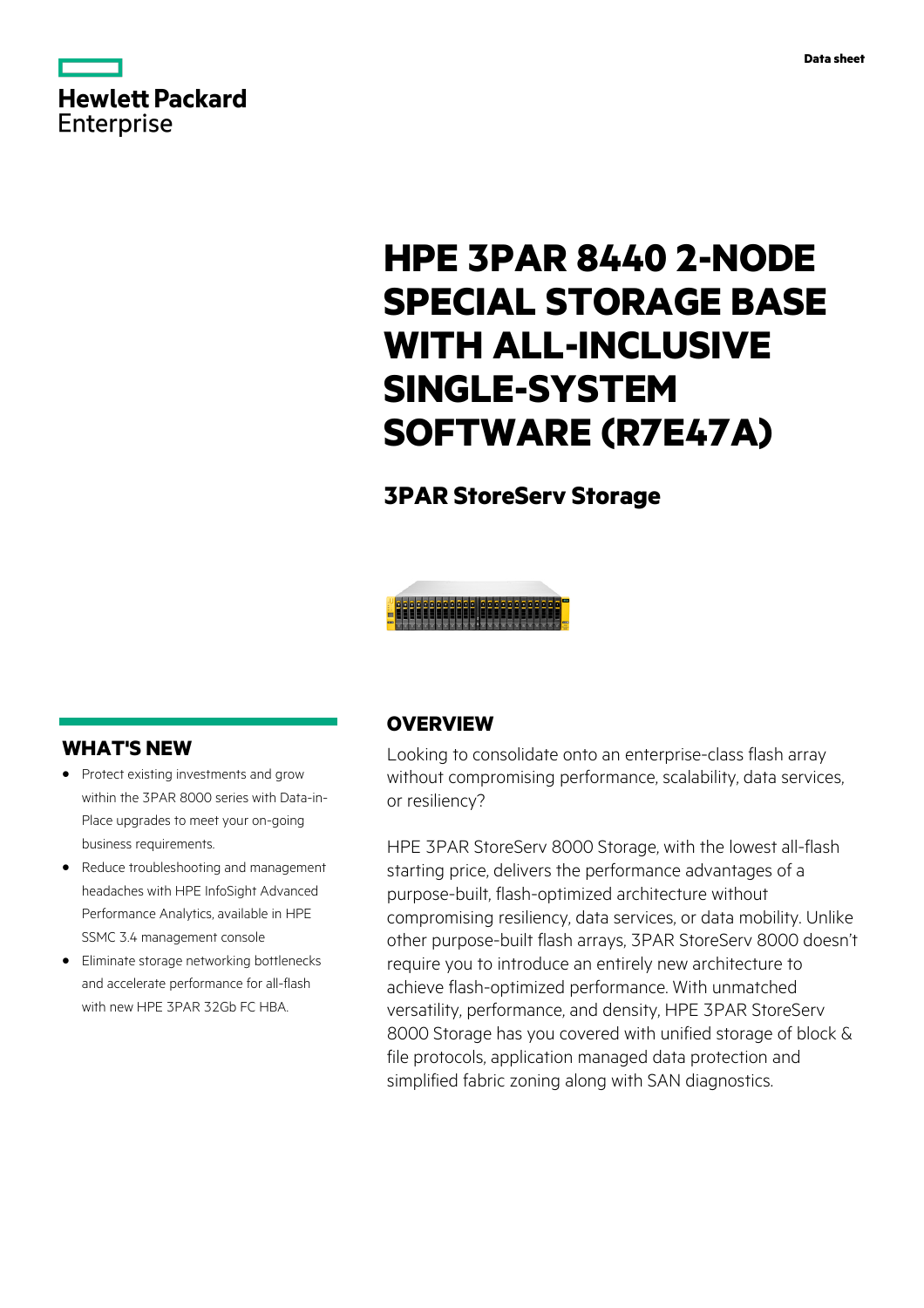### **FEATURES**

#### **Accelerate Fibre Channel Performance for 3PAR All Flash Storage**

HPE 3PAR 8000 32 Gb FC 2-port HBA delivers up to 2X performance compared to the 16 Gb 4-port FC HBA in a smaller port footprint for mixed workloads and FC port consolidation.

#### **Offers Assured Storage Efficiency for your Workload - Guaranteed**

Get the savings you want with the performance you need with HPE 3PAR Adaptive Data Reduction, inclusive of deduplication, compression, and Data Packing eliminate bottlenecks with a flash-optimized, scale-out architecture and > 1 million IOPS.

Get All-flash at a low entry price and with 7-year warranty on all SSDs, no caveats.

#### **Respond Effortlessly to Unpredictable and Changing Demands**

HPE 3PAR Remote Copy replication support for VMware vVols to ensure a granular, per VM protection.

Built-in automated SAN configuration feature now offers target driven federated zoning, with HPE Smart SAN.

Modernize your EMC, HDS and IBM Storage infrastructure with painless, no-cost data migration.

Optimize storage at the data centre level with seamless data movement between arrays.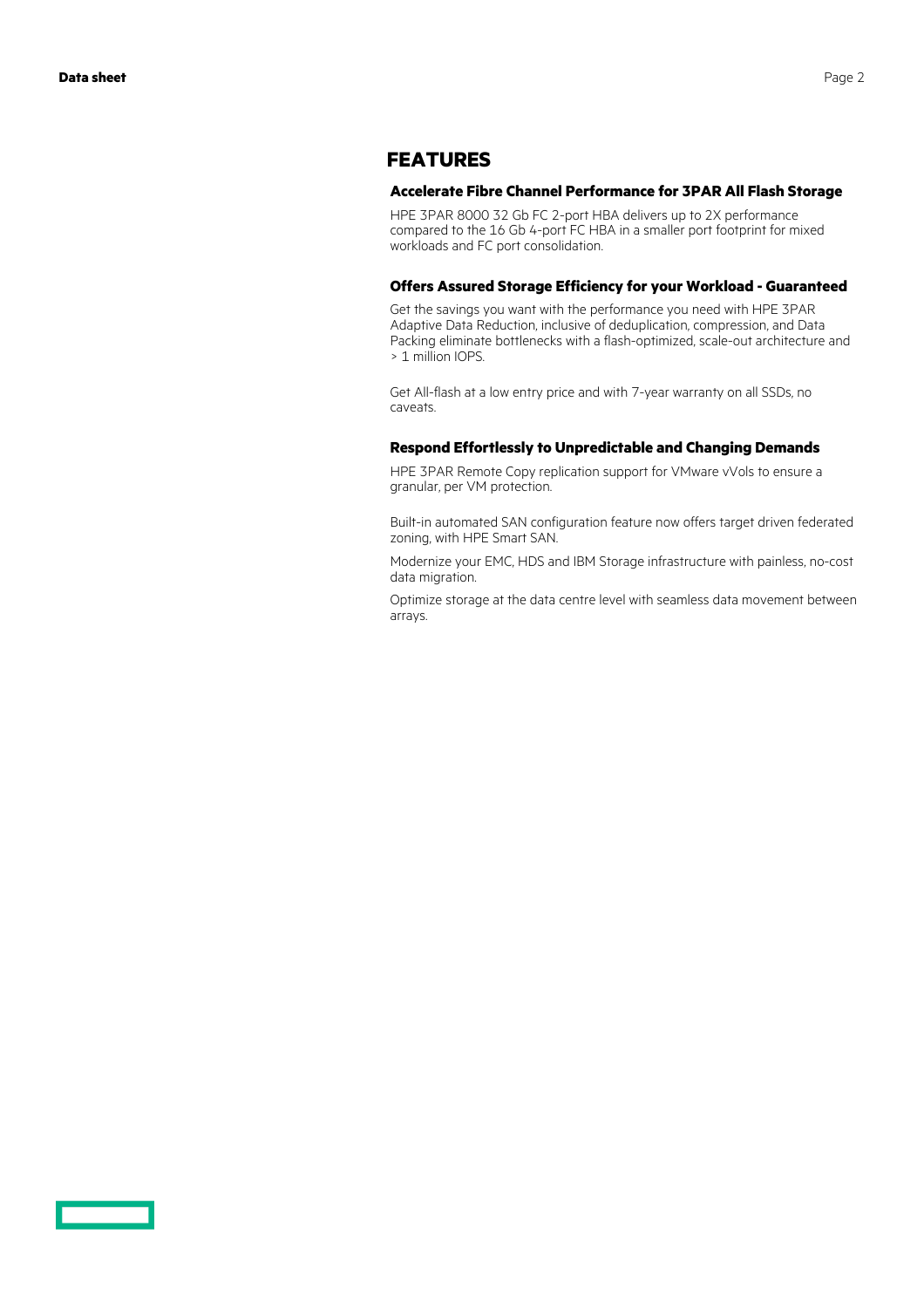$\overline{\phantom{0}}$ 

### **Technical specifications HPE 3PAR 8440 2-node Special Storage Base with All-inclusive Single-system Software**

| <b>Product Number</b>               | <b>R7E47A</b>                                                                                                                                                                                                                                                                                                                                                                                                                                                                                                                                                                                                                      |
|-------------------------------------|------------------------------------------------------------------------------------------------------------------------------------------------------------------------------------------------------------------------------------------------------------------------------------------------------------------------------------------------------------------------------------------------------------------------------------------------------------------------------------------------------------------------------------------------------------------------------------------------------------------------------------|
| Capacity                            | 3000 TiB<br>Maximum, depending on model                                                                                                                                                                                                                                                                                                                                                                                                                                                                                                                                                                                            |
| <b>Drive description</b>            | SFF SAS or<br><b>LFF SAS</b>                                                                                                                                                                                                                                                                                                                                                                                                                                                                                                                                                                                                       |
| <b>Enclosures</b>                   | (38) 3PAR 8000 SFF SAS Drive Enclosure<br>(38) 3PAR 8000 LFF SAS Drive Enclosure<br>Maximum, depending on model.                                                                                                                                                                                                                                                                                                                                                                                                                                                                                                                   |
| Maximum drives per enclosure        | 24                                                                                                                                                                                                                                                                                                                                                                                                                                                                                                                                                                                                                                 |
| <b>Host interface</b>               | 32 Gb/sec Fibre Channel (8) Ports<br>16 Gb/sec Fibre Channel (24) Ports<br>10 GbE iSCSI/FCoE (8) Ports<br>1Gb Ethernet (16) Ports<br>10Gb Ethernet (8) Ports<br>Maximum supported, depending on configuration and model                                                                                                                                                                                                                                                                                                                                                                                                            |
| Cache                               | 384 GiB<br>Maximum, depending on model                                                                                                                                                                                                                                                                                                                                                                                                                                                                                                                                                                                             |
| <b>Storage controller</b>           | 3PAR 8000 6-core 2.2GHz Controller Node<br>3PAR 8000 10-core 2.4GHz Controller Node<br>Maximum, depending on model                                                                                                                                                                                                                                                                                                                                                                                                                                                                                                                 |
| <b>Availability features</b>        | Redundant power supplies and fans<br>A minimum of dual redundant controllers, with up to two controllers for added redundancy<br>RAID 1, RAID 5 and RAID 6 for data protection.                                                                                                                                                                                                                                                                                                                                                                                                                                                    |
| <b>Compatible operating systems</b> | Microsoft Windows Server 2008<br>Microsoft Windows Server 2008 R2<br>Microsoft Windows Server 2012<br>Microsoft Windows Server 2012 R2<br>Microsoft Windows Hyper-V<br>HP-UX<br>SUSE Linux Enterprise Server (SLES)<br>Red Hat Enterprise Linux (RHEL)<br>VMware ESX and ESXi<br>Oracle Solaris<br>Oracle UEK<br>Oracle Linux<br>Citrix XenServer<br><b>IBM AIX</b><br>HPE OpenVMS<br>Apple OS X<br>HPE OpenVMS is a registered release only. For the latest information on supported operating systems<br>refer to Single Point of Connectivity Knowledge for HPE Storage Products (SPOCK):<br>https://h20272.www2.hpe.com/spock/ |